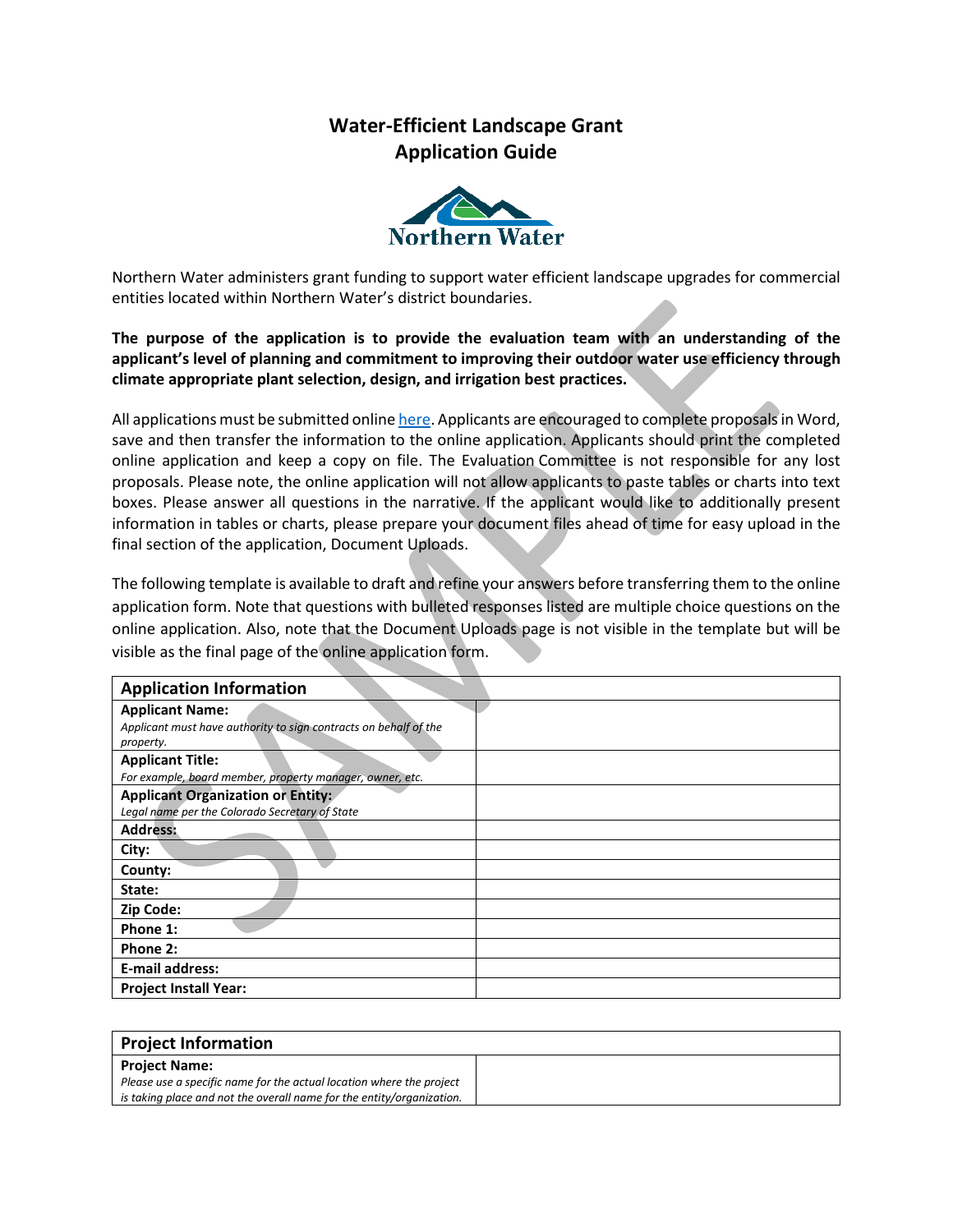| For example, Railroad Park Native Grass Conversion, Willow Creek |                                            |
|------------------------------------------------------------------|--------------------------------------------|
| Pollinator Garden, etc.                                          |                                            |
| <b>Property Type:</b>                                            | <b>Business</b>                            |
|                                                                  | <b>HOA</b>                                 |
|                                                                  | Multi-Family                               |
|                                                                  | Municipal                                  |
|                                                                  | School                                     |
|                                                                  | Other (please elaborate)                   |
|                                                                  | <b>Irrigation Upgrade</b><br>٠             |
|                                                                  | Landscape Conversion - Low-water Grasses   |
| <b>Project Type:</b>                                             | Landscape Conversion - Low-water Plantings |
| Please choose all that apply                                     | Landscape Renovation                       |
|                                                                  | New Development                            |
|                                                                  | Other (please elaborate)                   |
| <b>Project Address (if different from applicant):</b>            |                                            |
| Project City (if different from applicant):                      |                                            |
| <b>Project County (if different from applicant):</b>             |                                            |
| Project State (if different from applicant):                     |                                            |
| Project Zip Code (if different from applicant):                  |                                            |
|                                                                  |                                            |
| <b>Droject Overview</b>                                          |                                            |

| <b>Project Overview</b>              |  |  |
|--------------------------------------|--|--|
| Project Overview (purpose and need): |  |  |
|                                      |  |  |
|                                      |  |  |

| Size of project (square feet):                                                        |  |  |
|---------------------------------------------------------------------------------------|--|--|
| Is this landscape currently irrigated? Yes or No                                      |  |  |
| If so, please describe your current system:                                           |  |  |
|                                                                                       |  |  |
| Is the current irrigation system metered? Yes or No                                   |  |  |
| If applicable, describe any proposed irrigation upgrades:                             |  |  |
|                                                                                       |  |  |
| What are the anticipated water savings following                                      |  |  |
| your project's completion? CF or gallons per month                                    |  |  |
| Describe the location in regard to its public access and opportunities for education: |  |  |